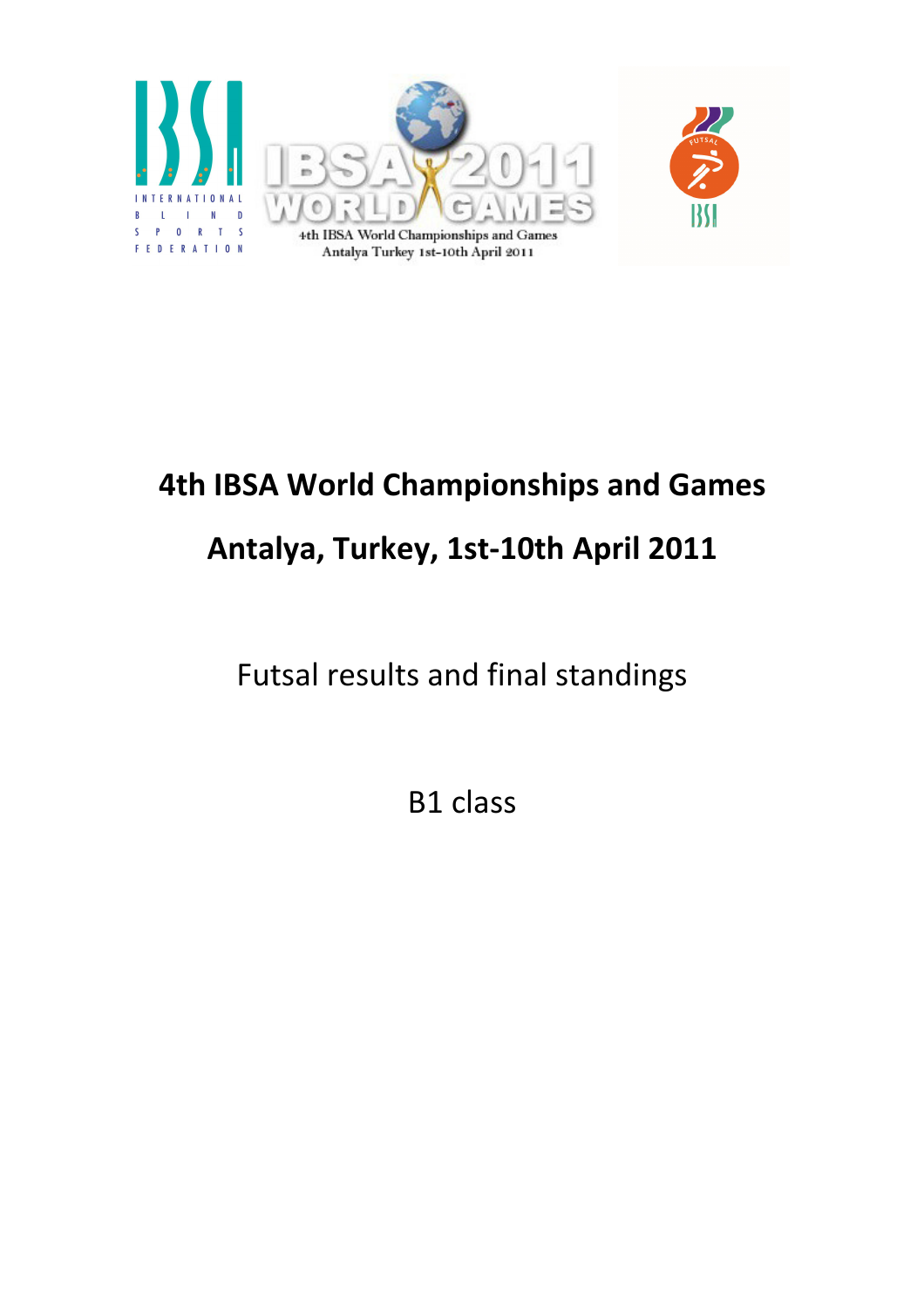



4th IBSA World Championships and Games<br>Antalya Turkey 1st-10th April 2011

|                 | <b>GROUP A</b> |   |   |  |     |     |            |               |     |   | <b>GROUP B</b> |     |     |  |
|-----------------|----------------|---|---|--|-----|-----|------------|---------------|-----|---|----------------|-----|-----|--|
|                 | PI.            | W | D |  | For | Ag. | Pts.       |               | PI. | W |                | For | Ag. |  |
| <b>England</b>  |                |   |   |  | 8   |     |            | Iran          |     |   |                |     |     |  |
| China           | 3              |   | ົ |  |     |     |            | <b>France</b> |     |   |                |     |     |  |
| Germany         | 3              |   |   |  |     |     | $\epsilon$ | <b>Turkey</b> |     |   |                |     |     |  |
| <b>Thailand</b> |                |   |   |  |     |     |            |               |     |   |                |     |     |  |

| <b>Monday April 4th</b>    |         |                 |                 |                |                 |             |
|----------------------------|---------|-----------------|-----------------|----------------|-----------------|-------------|
| 10:00                      | Group A | <b>China</b>    | $\mathbf{1}$    | $\blacksquare$ | Germany         | 1           |
| 12:00                      | Group A | <b>England</b>  | 4               | $\blacksquare$ | <b>Thailand</b> | $\mathbf 0$ |
| 16:00                      | Group B | <b>Turkey</b>   | $\pmb{0}$       | $\blacksquare$ | Iran            | $\mathbf 0$ |
| Tuesday April 5th          |         |                 |                 |                |                 |             |
|                            |         |                 |                 |                |                 |             |
| 10:00                      | Group B | <b>France</b>   | 1               | $\blacksquare$ | <b>Iran</b>     | $\mathbf 3$ |
| 12:00                      | Group A | <b>England</b>  | 4               | $\blacksquare$ | Germany         | 1           |
| 16:00                      | Group A | <b>Thailand</b> | $\pmb{0}$       | $\blacksquare$ | China           | $\mathbf 2$ |
|                            |         |                 |                 |                |                 |             |
| <b>Wednesday April 6th</b> |         |                 |                 |                |                 |             |
|                            |         |                 |                 |                |                 |             |
| 10:00                      | Group A | Germany         | $5\phantom{.0}$ | $\blacksquare$ | <b>Thailand</b> | $\mathbf 0$ |
| 12:00                      | Group B | <b>France</b>   | $\mathbf{2}$    | $\blacksquare$ | <b>Turkey</b>   | 1           |
| 16:00                      | Group A | <b>China</b>    | $\pmb{0}$       | $\blacksquare$ | <b>England</b>  | $\pmb{0}$   |